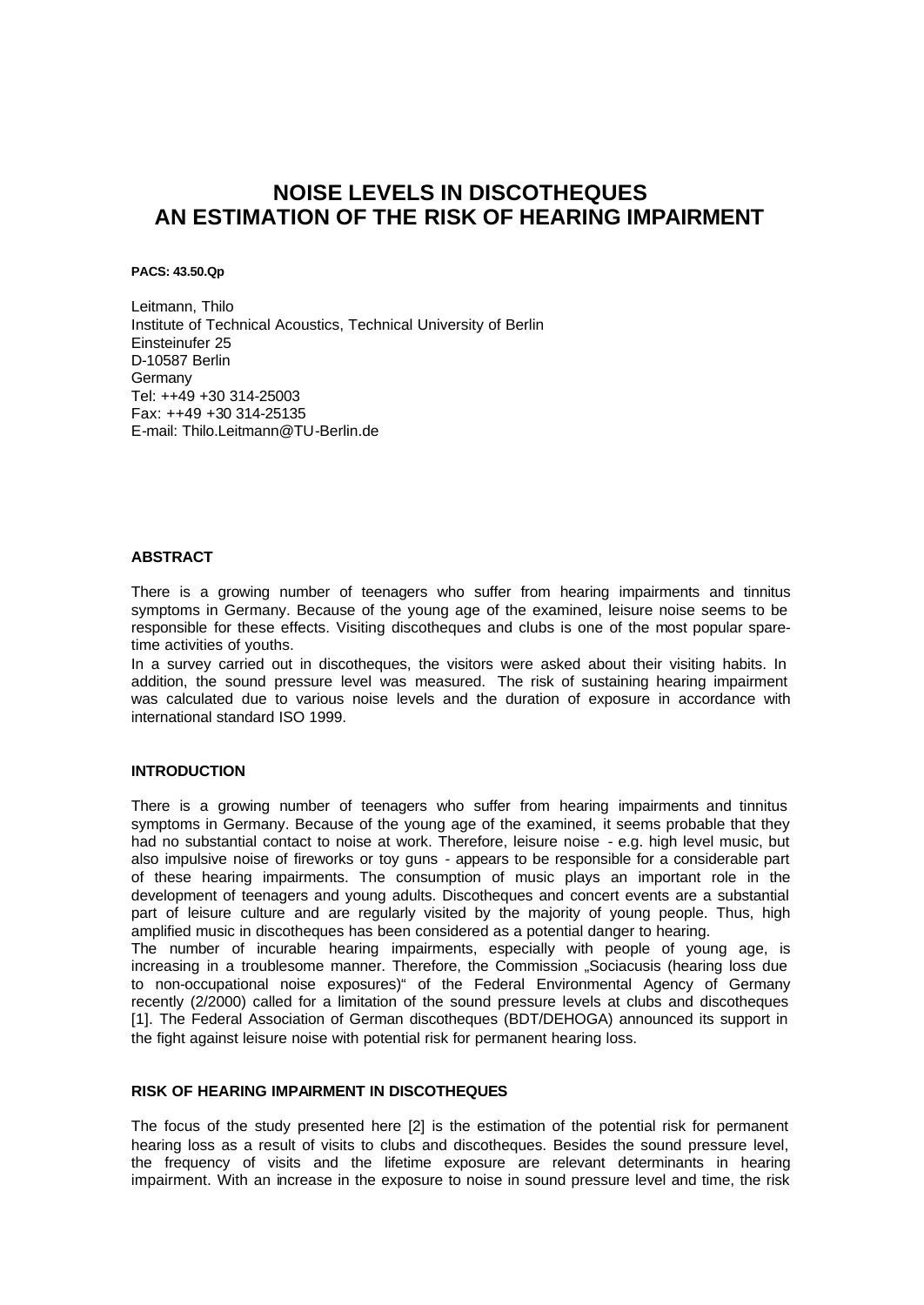of noise induced hearing loss rises simultaneously. The risk of hearing impairment for the mostly young visitors of discotheques will be estimated on the basis of these parameters. In cooperation with the BDT/DEHOGA, the typical exposure conditions of young visitors were examined in discotheques using questionnaires. The nationwide study especially concentrated on those visitors who spend a relatively longer time on the dance floor, since they are exposed to the highest sound pressure levels. With this approach, this study differs from comparable studies which attempt to formulate findings about a representative cross-section of all youths.

Parallel to the quantitative interviews, noise levels were recorded at discotheques. On the basis of the reported time spent on the dance floor and the measured noise levels, an estimation for the potential risks of "noise-induced permanent threshold shift" (NIPTS) according to the international standard ISO 1999.

With the permission of the management, the study was conducted in 15 discotheques of the Federal Republic. In choosing the clubs, special attention was paid to the attempt to cover a wide range of different popular music styles. When leaving the dance floor, the visitors were approached by the interviewers and asked to fill out a questionnaire relating to their visiting habits and their opinion of the music. In total, 649 visitors aged 16-55 participated as interviewees (Fig. 1). Of those, 55% were men  $(N = 356)$ , 45% were women  $(N = 293)$ . The average participant was 24 years old, the median was 22 years. According to the relevant literature, teenagers start going to clubs between the age of 14 and 16. [3]. After the age of 20, the average fequency of visits decreases again[4]. As a consequence, a period of ten years of regular club visits seems justified.



Fig. 1: Age distribution of the Interviewees

The time spent on the dance floor per week is calculated by the frequency of visits and the time spend on the dance floor per single visit. The median of the time spent on the dance floor weekly is two hours. Concerning the visiting habits of the teenagers, no significant difference between the various types of music played at the clubs could be found. However, the time spent on the dance floor per week may differ sharply from the median for individual interviewees. Therefore, it is paramount with regards to the calculation of risks to pay special attention to those visitors who run a higher risk of hearing impairment due to their visiting habits. About ten per cent of the interviewees claimed to have spent seven or more hours per week on the dance floor of a discotheque. Hence, for the ten-year duration of exposure to noise, a weekly time of seven hours spent on the dance floor is assumed. Measurements of the noise levels on the dance floors resulted in mean sound pressure levels between 96,8 dB(A) and 106,1 dB(A). See figure 2.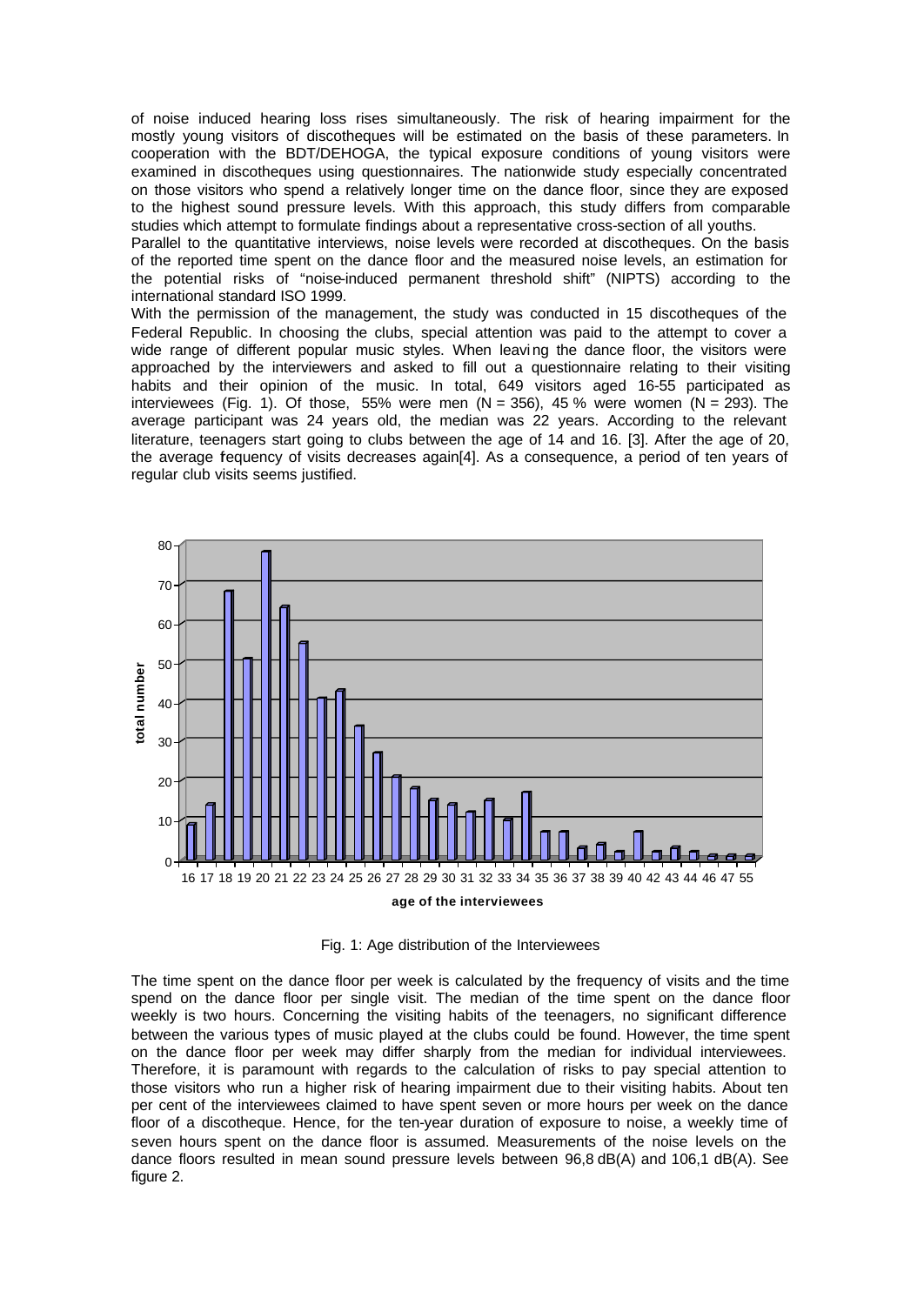

Fig.2: Distribution of mean sound pressure levels in different discotheques

Considering the time profile of the measured noise levels, a light increase of approx. 2dB per hour can be recognized (Fig. 3). The increasing consumption of alcohol, a more frolicsome atmosphere, but also the compensation of a beginning temporary threshold shift are probably responsible for this effect.



Fig.3: Time profile of the mean SPL on the dance floor of a typical Pop discotheque

Techno or Rock/Alternative clubs often showed results of 105 dB(A) or more. The mean sound pressure levels recorded at Dancefloor or Mainstream discotheques were around 99 dB(A). The Swiss Noise and Laser Ordinance for music events prescribes a limitation of the mean

sound pressure level at 93 dB(A) on the dance floor. The expected hearing loss was exemplarily calculated for these three noise levels.

In addition, the expected hearing loss was calculated for individuals with an average sensitivity to noise (0.5 fractile) and for those ten percent of statistical distribution of the visitors who – due to a higher sensitivity – are threatened with heavier hearing loss.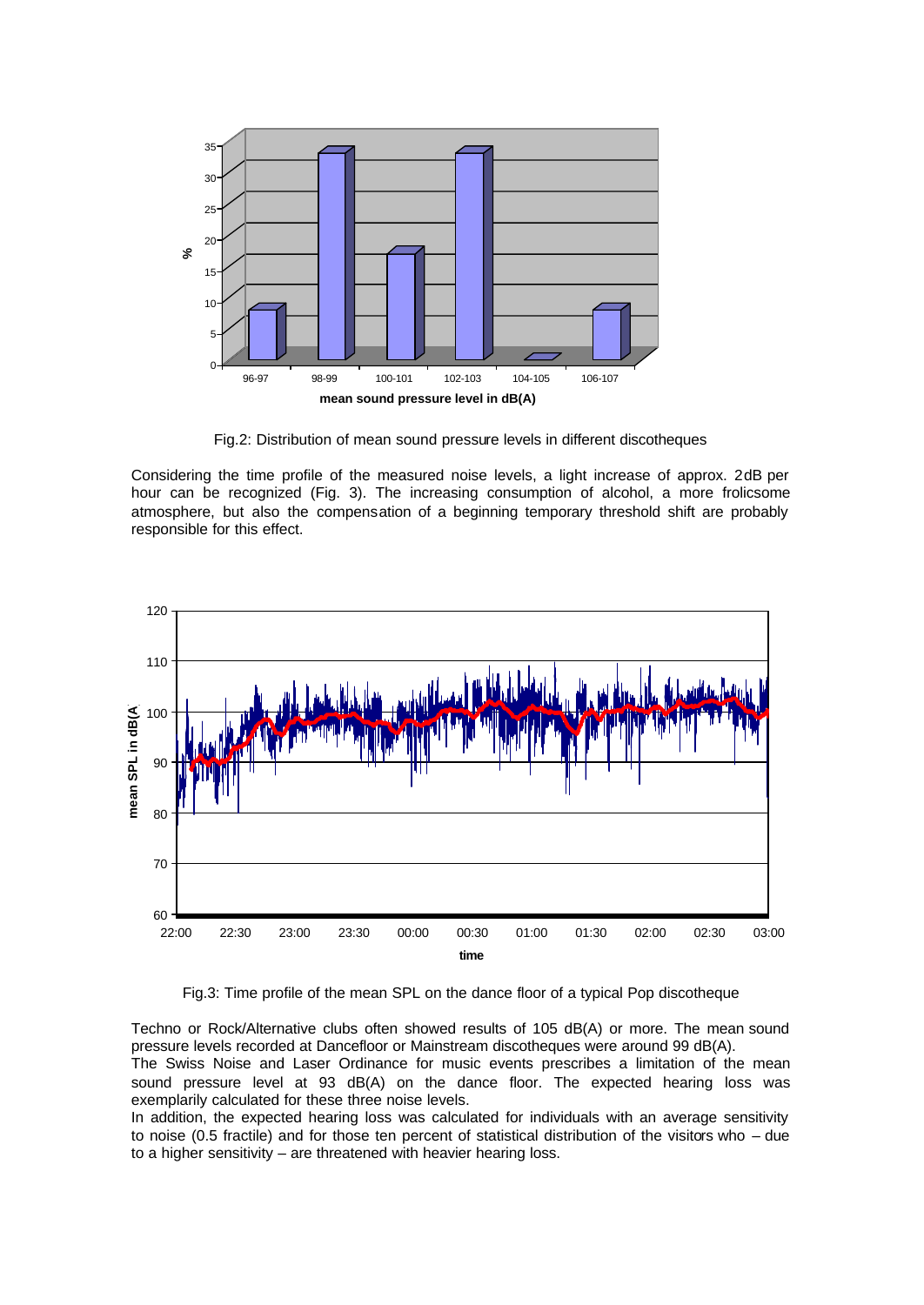The estimated hearing loss is characterized by the typical dip in the frequency range between 3 kHz and 6kHz. The most severe hearing loss occurs with the exposure of broadband sounds like music at the test frequency of 4000 Hz (Fig. 4, Tab. 1).



Fig. 4: Estimated hearing loss at a mean SPL of 99 dB(A) and a weekly exposure of 7 hours over a period of ten years

# **Estimated Permanent Threshold Shift according to ISO 1999**

in comply with Database A, male

| mean SPL in dB(A) | Iweekly exposure in hours | <b>Lexposure time in vears</b> |
|-------------------|---------------------------|--------------------------------|
| 99                |                           |                                |

| estimated permanent threshold shift due to noise exposure |        |              |  |  |
|-----------------------------------------------------------|--------|--------------|--|--|
| frequency in Hz                                           | median | 0,9 fractile |  |  |
| 1000                                                      | 0.3    |              |  |  |
| 2000                                                      |        | c            |  |  |
| 3000                                                      | 10.2   | 16,3         |  |  |
| 4000                                                      | 13,5   | 18.3         |  |  |
| 6000                                                      | 9.0    | 14.6         |  |  |

Tab. 1: Estimated hearing loss at a mean SPL of 99 dB(A) and a weekly exposure of 7 hours over a period of ten years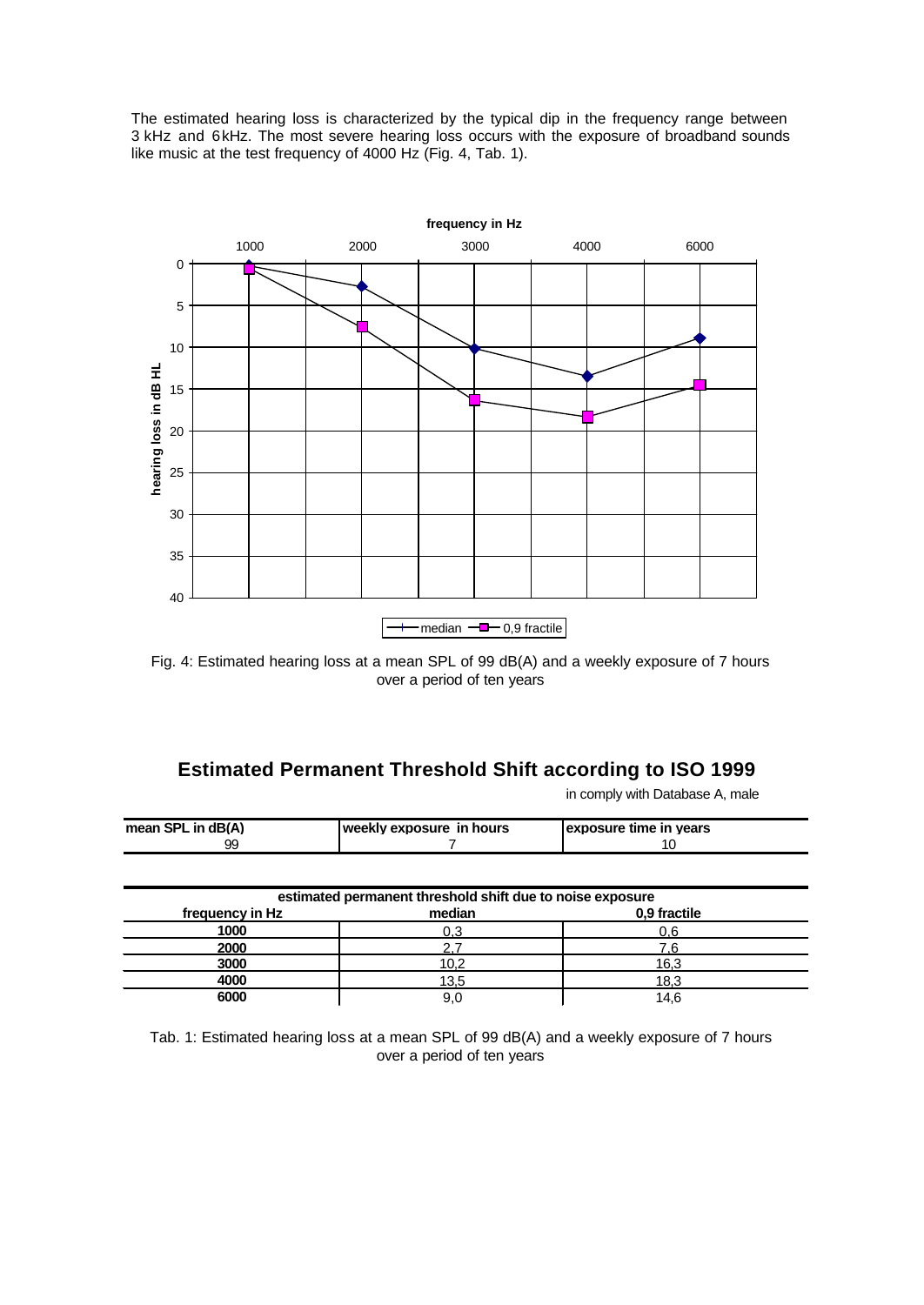The expected hearing loss at this frequency is shown in relation to the weekly time of exposure in Tab. 2 and Tab. 3.

| for duration of exposure of 2 h a week |              |              |  |  |
|----------------------------------------|--------------|--------------|--|--|
| mean SPL on the                        | median       | risk group   |  |  |
| dancefloor                             | 0,5 fractile | 0,9 fractile |  |  |
| 105 $dB(A)$                            | 14,4         | 19,6         |  |  |
| 99 dB(A)                               | 6,0          | 8,2          |  |  |
| 93 dB(A)                               | 12           | 17           |  |  |

# **Estimated permanent threshold shift at 4000 Hz in dB HL**

Tab. 2: Comparison of the estimated hearing loss due to different mean SPLs and a weekly exposure of 2 hours over a period of ten years

| Estimated permanent threshold shift at 4000 Hz in dB HL<br>for duration of exposure of 7 h a week |              |              |  |  |
|---------------------------------------------------------------------------------------------------|--------------|--------------|--|--|
| mean SPL on the                                                                                   | median       | risk group   |  |  |
| dancefloor                                                                                        | 0,5 fractile | 0,9 fractile |  |  |
| 105 $dB(A)$                                                                                       | 25,2         | 34.2         |  |  |
| 99 dB(A)                                                                                          | 13,5         | 18,3         |  |  |
| 93 dB(A)                                                                                          | 5.4          | 7.4          |  |  |

Tab. 3: Comparison of the estimated hearing loss due to different mean SPLs and a weekly exposure of 7 hours over a period of ten years

If the mean SPL is at 99 dB(A), the expected hearing losses are at a moderate level under 10 dB HL. A level of 93 dB(A) on the dance floor in combination with an average visiting pattern will at most cause a minimal hearing loss. This mean SPL – like every lower noise level – provides a nearly complete protection from hearing impairment through music.

If one considers the hearing loss regarding the three different mean SPLs, it becomes obvious that - on the basis of the visiting habits – the estimated hearing loss reaches high values at the noise level of 105 dB(A).

At such a noise level and with an exposure time of seven hours per week, sensitive individuals already experience a hearing loss which marks the transition from a normally hearing person to someone who is lightly hearing impaired. In Germany, this relatively high level was determined by the Trade Cooperative Association, thus marking the limitations of eligibility for compensation.

The median of those individuals who spend more than seven hours weekly on dance floors with a mean SPL of 99 dB(A) is estimated to show a hearing loss of 13,5 dB HL with a test frequency of 4000 Hz. For 90% of these individuals, a maximum hearing loss of 18,3 dB HL is to be expected. It follows that even especially sensitive individuals with an extreme visiting pattern will not experience a hearing loss more severe than 20 dB HL. Every hearing loss lighter than this mark of 20 dB HL is – even in the stricter sense of preventive diagnostics – considered otologically normal hearing.

Is it possible to empirically prove the calculated hearing loss due to music? A larger number of scientific studies examined the hearing capacity of young adults and analysed the observed hearing impairments. Furthermore, the exposure to noise in the spare-time and working environment was investigated in by means of questionnaires. Comparisons between expected and empirically proven hearing loss show that the effect of loud music on the hearing capacity of young adults is often rather overrated.